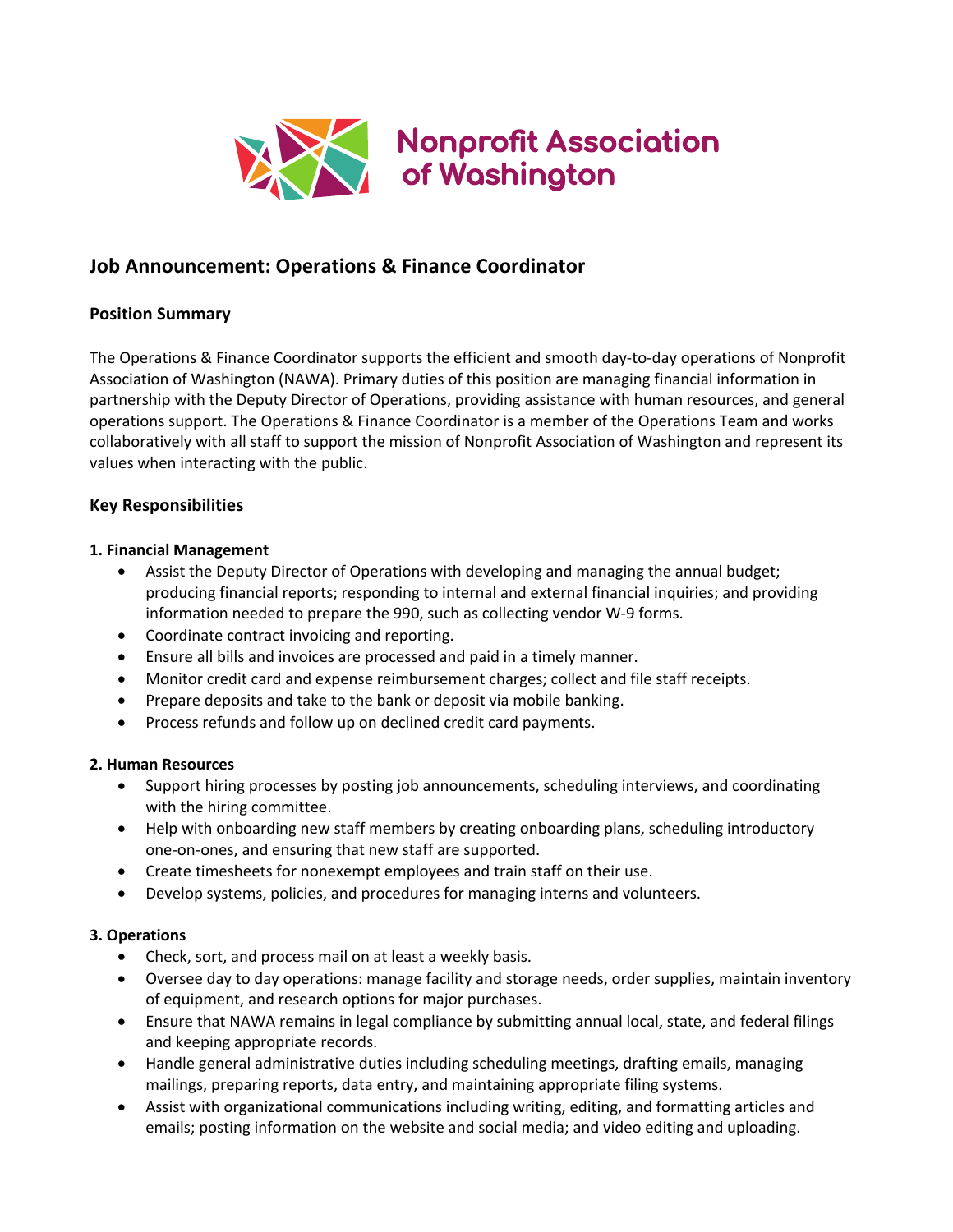- Assist with conference planning, communications, and logistics.
- Take on special projects and other tasks as assigned.

# **Contribute to a strong organization**

- Contribute to the visibility of the organization by representing NAWA at events.
- Bring ideas from events, meetings, etc. back to the organization to contribute to our ongoing effort to understand and support nonprofits in Washington.
- Work on special projects and participate in key events such as the annual conference.
- Promote membership in Nonprofit Association of Washington.
- Support NAWA's advocacy work.

# **Desired Qualifications**

- Commitment to NAWA's mission.
- Excellent customer service skills.
- Effective and flexible communication skills.
- Demonstrated commitment to racial equity.
- Proficiency in Office Suite (Word, Excel, PowerPoint, Outlook) and experience with CRM databases and project management software. We currently use Salesforce and Asana – equivalent transferrable skills from other systems are welcome.
- Basic to Intermediate (non-bookkeeping) level skill with QuickBooks is a plus.
- Ability to handle multiple tasks, projects, and priorities effectively and professionally.
- Ability to travel within state.
- Room setup involving moving tables and chairs and some moderate lifting (up to 25 pounds) on an occasional basis (accommodation may be possible).

## **Additional Information**

**Location:** Remote within Seattle area (must be able to check mail and handle bank deposits on a weekly basis) **FLSA Classification:** Full-time, Non-exempt **Compensation:** \$48,000-\$51,000 [+\$2,500 for bilingual Spanish fluency] Benefits include paid time off and health insurance **Supervisor:** Deputy Director for Operations

## **How to Apply**

**Submit your cover letter and resume online by June 24: https://bit.ly/NAWA\_Operations** Please name your documents FirstName\_LastName\_Operations

NAWA is an equal opportunity employer. We strive to create an inclusive and equitable workplace and encourage applications from people of all backgrounds.

## **About Nonprofit Association of Washington:** nonprofitwa.org

Nonprofit Association of Washington (NAWA) convenes a powerful network of nonprofit organizations across Washington State to learn, advocate, and collaborate, so that nonprofits can achieve their missions. Through participation in our network, nonprofit staff, board, and volunteers become more sustainable and effective. Stronger nonprofits contribute to healthy, collaborative, economically vital, and civically engaged communities.